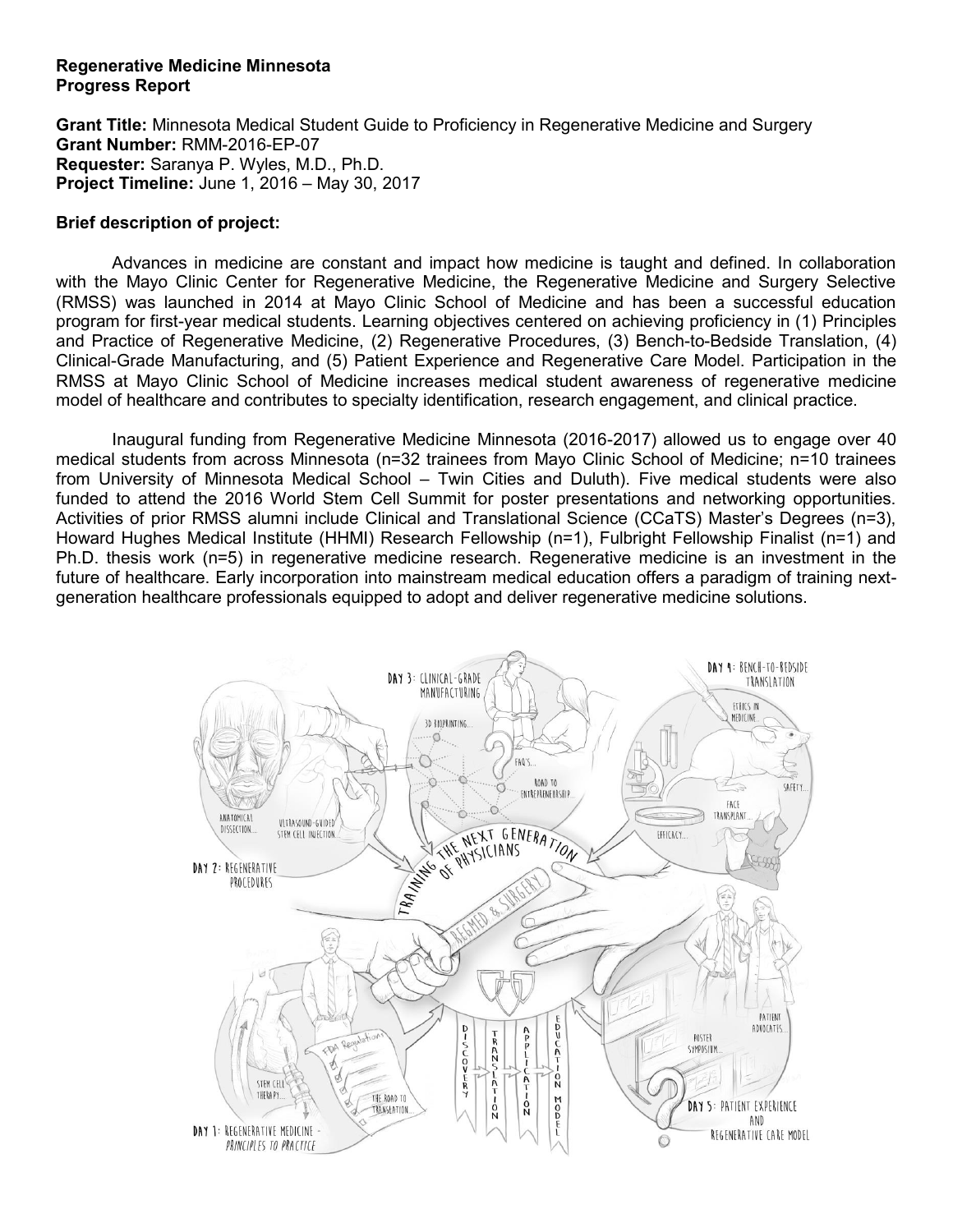### **Where did this project take place?**

Regenerative Medicine and Surgery Selective (RMSS) takes place at Mayo Clinic in Rochester, Minnesota. This selective is aimed to address the educational gap in the medical school curriculum and provides an opportunity for students to engage in lectures and hands-on techniques from current faculty members that are actively addressing questions of human health and disease using the tools of regenerative medicine. Given the diversity of experiences, medical trainees are exposed to various locations in the Mayo Clinic campus (Medical Anatomy – Cadaver Laboratory, Cardiac Regeneration Program – Stem Cell Laboratory, Animal Surgical Suites and Catheterization Laboratory, Mayo Clinic Simulation Center – Regenerative Medicine Consult Service, Human Cell Therapy Laboratory, Mayo Clinic Biotrust – Stem Cell Banking, Mayo Clinic School of Medicine – Guggenheim and Charlton Lecture Hall).

#### **People impacted by project and where they are from:**

Funding from Regenerative Medicine Minnesota allowed us to host 42 medical trainees from Mayo Clinic School of Medicine (n=32) and University of Minnesota Medical School – Twin Cities and Duluth (n=10).



RMSS alumni also participated in poster presentations at the World Stem Cell Summit.

| <b>Medical Trainee</b> | <b>Brief Biography</b>                                                                                                                                                                                                                                                                                                                                                                                                                                                                                                                                                           | <b>Research Interest / Poster Title</b>                                                                                                                                                      |
|------------------------|----------------------------------------------------------------------------------------------------------------------------------------------------------------------------------------------------------------------------------------------------------------------------------------------------------------------------------------------------------------------------------------------------------------------------------------------------------------------------------------------------------------------------------------------------------------------------------|----------------------------------------------------------------------------------------------------------------------------------------------------------------------------------------------|
| Claudia Gutierrez      | Claudia, a second-year medical<br>student, is interested in a career<br>that bridges engineering with<br>medicine. She aspired to be a<br>surgeon that collaborates with<br>biomedical researchers. Since<br>starting medical school she has<br>become interested in regenerative<br>medicine related to the field of<br>reconstructive surgery. She is<br>planning to take a year off at the<br>end of her second year of medical<br>school to complete a year of<br>research in the field of bone tissue<br>engineering at the University<br>Hospital of Basel in Switzerland. | <b>Proteomic Analysis of Formalin-</b><br><b>Fixed Paraffin-Embedded Tissue</b><br>Sections Reveals Niche Effects in<br>Mesenchymal Stem Cell Model of<br><b>Medialization Laryngoplasty</b> |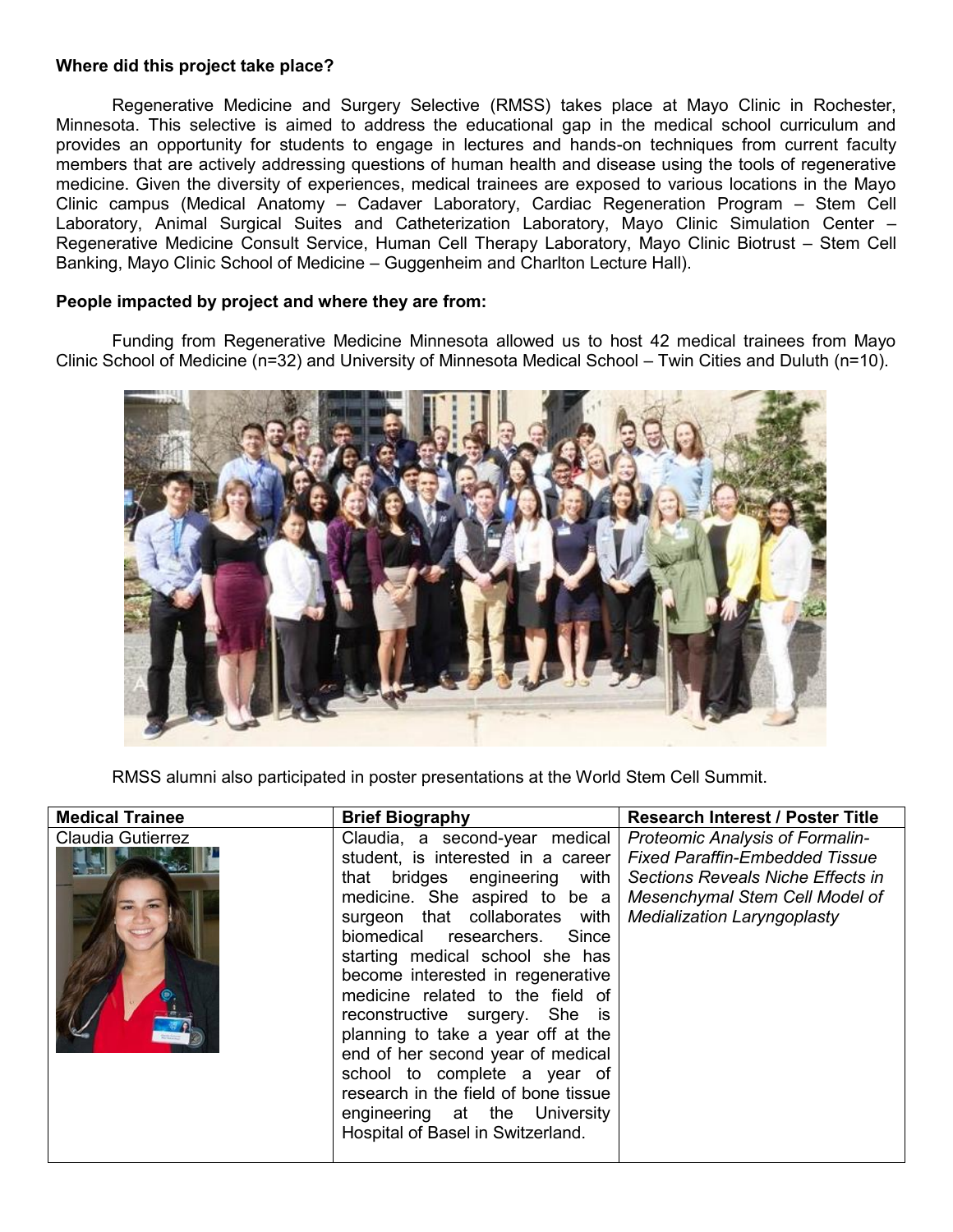| <b>Medical Trainee</b> | <b>Brief Biography</b>                                                                                                                                                                                                                                                                                                                                                                                                                                                                                                                                                                                           | <b>Research Interest / Poster Title</b>                                                                                                                      |
|------------------------|------------------------------------------------------------------------------------------------------------------------------------------------------------------------------------------------------------------------------------------------------------------------------------------------------------------------------------------------------------------------------------------------------------------------------------------------------------------------------------------------------------------------------------------------------------------------------------------------------------------|--------------------------------------------------------------------------------------------------------------------------------------------------------------|
| Mark Li                | Mark is a third-year MD/PhD<br>student in the Medical Scientist<br>Training Program at Mayo Clinic.<br>He is currently working in the<br>Cardiac Regeneration Program,<br>with his doctoral thesis focusing on<br>the student of cell-free therapies<br>for the regeneration of heart after<br>ischemic injury. Mark studies<br>biomedical engineering at<br>University of Toronto in Canada.                                                                                                                                                                                                                    | <b>Cardiac Cell Programming Using</b><br>Microencapsulated-modified-<br>messenger (M3) RNA                                                                   |
| <b>Erin Triplet</b>    | Erin is an MD/PhD student<br>currently in her first year of<br>graduate school. She is originally<br>from Watertown, South Dakota.<br>Erin graduated summa cum laude<br>from Creighton University in 2014<br>with B.S. Biology. Erin's career<br>goals include clinical practice in<br>Neurology and exploring the hope<br>and promise of regenerative<br>medicine techniques.                                                                                                                                                                                                                                   | iPSC-derived Oligodendrocyte<br>Precursor Cells as a Therapy for<br><b>Optic Neuritis</b>                                                                    |
| <b>Rosalie Sterner</b> | Rosalie Sterner is an MD/PhD<br>student in the Mayo Medical<br>Scientist Training Program. Her<br>PhD project focuses on<br>characterizing the protective bone<br>marrow microenvironment that<br>prevents standard<br>chemotherapeutics from<br>eradicating malignant acute<br>myelogenous leukemia cells. Being<br>able to attend the World Stem Cell<br>Summit will be a great opportunity<br>for her to see the connections<br>between basic science,<br>translational, and clinical research<br>in action and to learn more about<br>the stem cell field to potentially<br>apply new ideas to her own work. | Manipulating differentiation of cells<br>of mesenchymal origin in the<br>endosteal niche to inhibit protection<br>of AML cells<br><b>**Best Poster Award</b> |
| Praveena Narayanan     | Praveena is a fourth-year medical<br>student from Wisconsin, pursuing<br>residency in internal medicine with<br>an ultimate career interest in<br>transplant medicine. She has been<br>engaged in research on both the<br>outcomes of liver transplant and<br>the role of medical education in<br>hematopoietic stem cell transplant.<br>She looks forward to attending the<br>2016 World Stem Cell Summit to<br>learn about advancements in the<br>field; in particular, the potential of<br>stem cells as alternatives for organ<br>transplantation.                                                           | Medical students' knowledge,<br>familiarity, and attitudes towards<br>hematopoietic stem cell donation:<br>stem cell donation behaviors                      |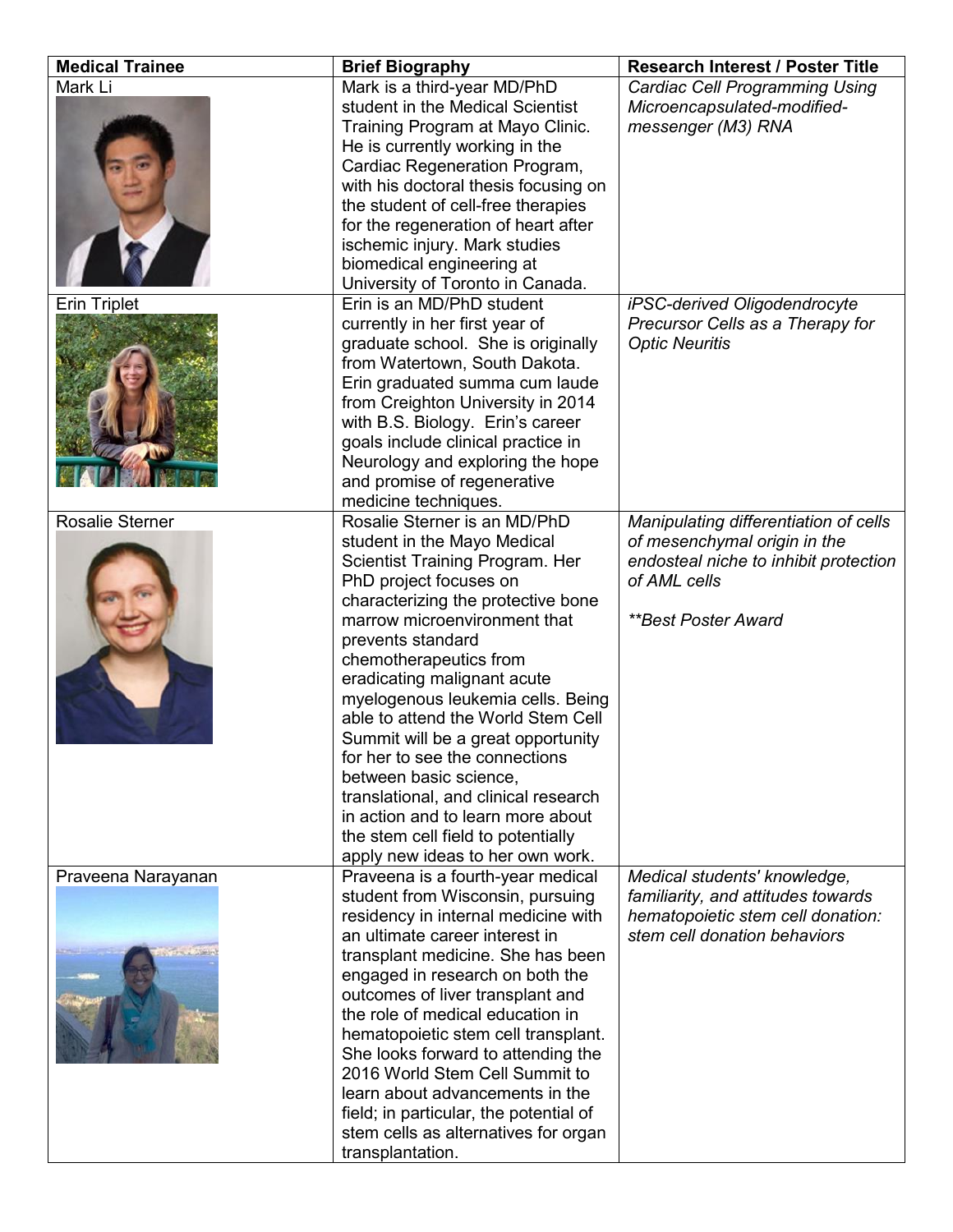Ten medical students from the University of Minnesota Medical School – Twin Cities and Duluth participated in the 2016-2017 RMSS opportunity. Below student biography and interest:

| <b>Medical Trainee</b> | <b>Brief Biography / Interest in Regenerative Medicine</b>                                                                                                                                                                                                                                                                                                                                                                                                                                                                                                                                                                                                                      |
|------------------------|---------------------------------------------------------------------------------------------------------------------------------------------------------------------------------------------------------------------------------------------------------------------------------------------------------------------------------------------------------------------------------------------------------------------------------------------------------------------------------------------------------------------------------------------------------------------------------------------------------------------------------------------------------------------------------|
| Anja Swenson           | Anja is currently a second-year MD/PhD student at the University of<br>Minnesota. Prior to beginning medical school, she spent three years working<br>at Penn State College of Medicine. There she developed an interest in the<br>structural impacts of genetic cardiomyopathies at the sarcomere,<br>cardiomyocyte, and single molecule level. She continues to explore these<br>interests as an MSTP student studying ensemble interactions of cardiac<br>myosin. Her long-term goal is to elucidate the mechanisms by which<br>hypertrophic cardiomyopathy mutations modulate sarcomeric function, a<br>crucial step toward the development of small molecule therapeutics. |
| Dolan Lee              | Dolan is a second-year medical student at the University of Minnesota<br>Medical School. Dolan grew up in Los Angeles, CA and Edina, MN, and is<br>interested in the intersection of business and medicine. When not studying,<br>Dolan enjoys swimming, nature hikes, and staying active. Dolan graduated<br>from Northwestern University with a B.A. in Genetics & Molecular Biology<br>and a minor in Business Institutions.                                                                                                                                                                                                                                                 |
| Joohee Han             | Joohee is a fourth-year medical student and will be a Plastic and<br>Reconstructive Surgery resident at the University of Minnesota next year.<br>Born and raised in Seoul, South Korea, she has been introduced to and<br>immersed in Korean Plastic Surgery at a young age and has been pursuing<br>her dream to deliver the highest quality patient care for more than 17 years.<br>The Regenerative Medicine and Surgery Course at Mayo Clinic School of<br>Medicine will be an important component to her professional development<br>and play a vital part in achieving her goal to become a well-rounded plastic<br>and reconstructive surgeon.                          |
| <b>Chen Chen</b>       | Chen is a third year medical student from University of Minnesota - Twin<br>Cities Campus interested in OB/GYN. She grew up in China and graduated<br>from University of Minnesota-Morris. Besides being a first lieutenant of U.S.<br>Army MN National Guard, she is also a certified yoga sculpt teacher, an<br>amateur pianist, and a cat mom. She is interested in learning more about<br>regenerative medicine, specifically in regenerative medicine application in<br>organ transplantation.                                                                                                                                                                             |
| Jacob Bermudez         | Jacob is a third year medical student at the University of Minnesota Medical<br>School. He was born and raised in Chicago. He completed his undergraduate<br>education at the University of Illinois and his graduate education at the<br>University of Michigan. He loves the outdoors, and fast cars. He cheers for<br>Chicago sports team even when they don't win for years on end. Before<br>coming to Minnesota for medical school he worked as a clinical integrations<br>specialist in Los Angeles. He is excited to be part of this new regenerative<br>medicine course, and looking forward to learning all sorts of interesting new<br>information.                  |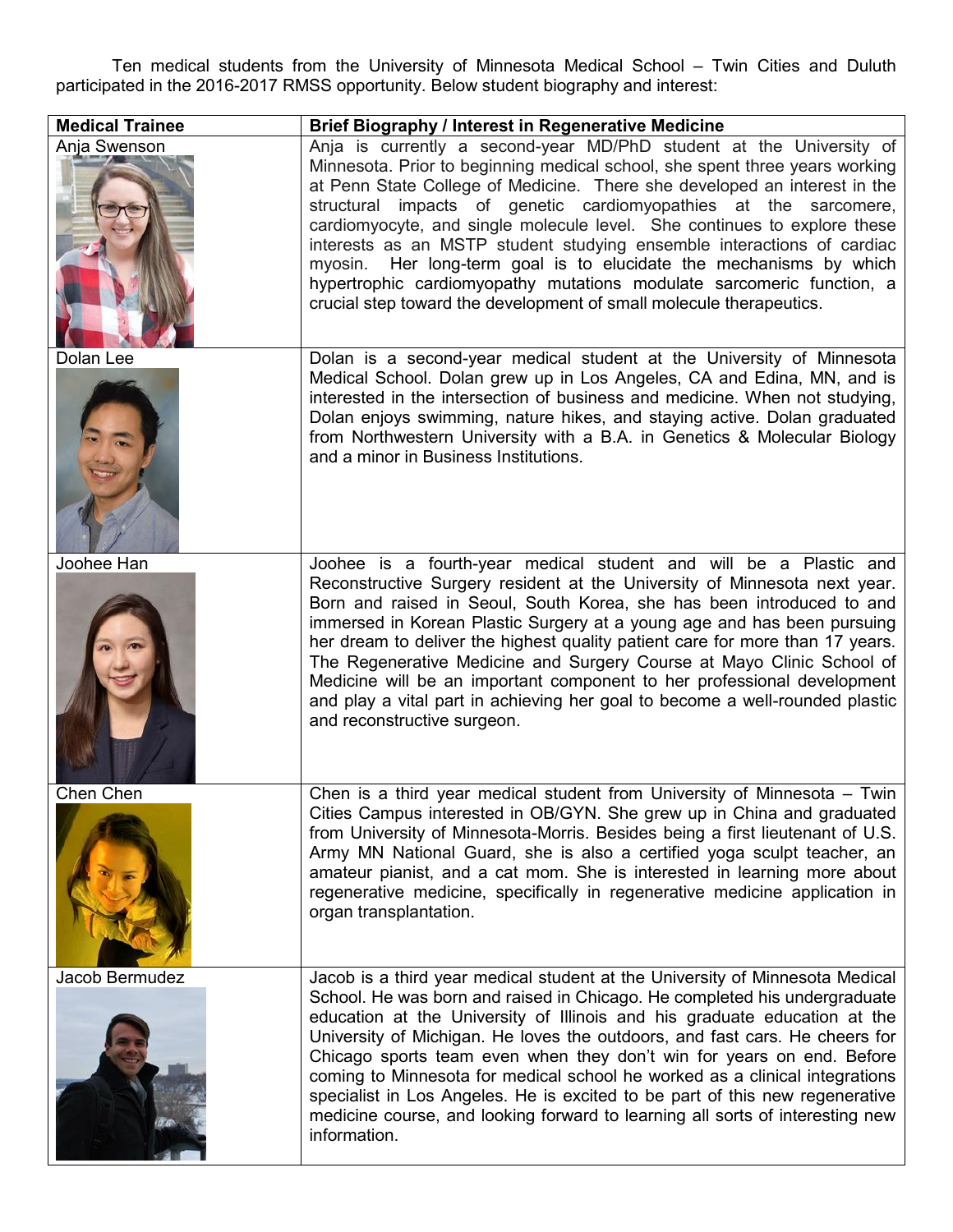| Mayank Verma           | Mayank is an MD/PhD student at the University of Minnesota Medical<br>School. His long-term career goals are to become a physician-scientist with a<br>joint appointment in a clinical Neuromuscular Medicine as well as basic<br>science department. His scientific interests lie in studying the interaction<br>between the various cell types found in the skeletal muscle in the context of<br>muscle disease and applying these findings to improvement of current and<br>new therapies. For his graduate school dissertation, he is working to identify<br>the role of the vasculature in the tissue resident muscle stem cell population<br>and their role in the disease process in Duchenne muscular dystrophy.                                             |
|------------------------|----------------------------------------------------------------------------------------------------------------------------------------------------------------------------------------------------------------------------------------------------------------------------------------------------------------------------------------------------------------------------------------------------------------------------------------------------------------------------------------------------------------------------------------------------------------------------------------------------------------------------------------------------------------------------------------------------------------------------------------------------------------------|
| Kyle Lau               | Kyle is a first-year medical student at the University of Minnesota School<br>Duluth. He is from Cloquet, MN and is interested in family medicine. His<br>previous research experiences include discovering new antimicrobial<br>peptides to combat multidrug resistant pathogens along with finding<br>causative genomic factors of rare diseases. He is interested in regenerative<br>medicine because of the opportunities of treating diseases we previously<br>could only address the symptoms. It is amazing how we can potentially utilize<br>a patient's cells to replace damaged cells that typically do not replicate like in<br>diseases such as Alzheimer's and Diabetes. He is looking forward to<br>participating in the Regenerative Medicine course. |
| Ifeolu "Iffy" Akinnola | Iffy is from Burtonsville, MD and went to University of Maryland, Baltimore<br>County for college. He is currently enrolled in the MD/PhD program at<br>University of Minnesota - Integrative Biology & Physiology. Early on in grade<br>school he became interested in the benefit modern medicine provides for<br>people's quality of life. He joined a tissue engineering lab focused on whole<br>lung decellularization and recellularization as well as 3-D bioprinting. He<br>studies reinstitution of vascular endothelium in decellularized lung scaffolds.<br>He plans to advance his knowledge of regenerative medicine and become an<br>expert in the field.                                                                                              |
| Dip Shukla             | Dip is a second-year medical student at the University of Minnesota Medical<br>School. His undergraduate education in biochemistry and genetics at the<br>University of Minnesota instilled a strong interest in basic science research<br>as well as its potential for medical application. He has a growing interest in<br>molecular biology and genome engineering, specifically in terms of their<br>application towards gene therapy and regenerative medicine. In the future,<br>he aspires to incorporate elements of research and clinical practice into his<br>career to improve treatment options and patient outcomes.                                                                                                                                    |
| Sacha Paul Broccard    | Sacha is a third-year medical student at the University of Minnesota, Twin<br>Cities campus. He was born in Lausanne, Switzerland and emigrated in 2001<br>settling in Bloomington, Minnesota. He studied at Lafayette College where he<br>perused Biology and Economics while competing at the Division I level as<br>captain of the swimming team. His interests are in general surgery and<br>critical care physiology. The introduction and recent increased use of<br>synthetic and biosynthetic products in surgery make regenerative medicine<br>especially interesting.                                                                                                                                                                                      |